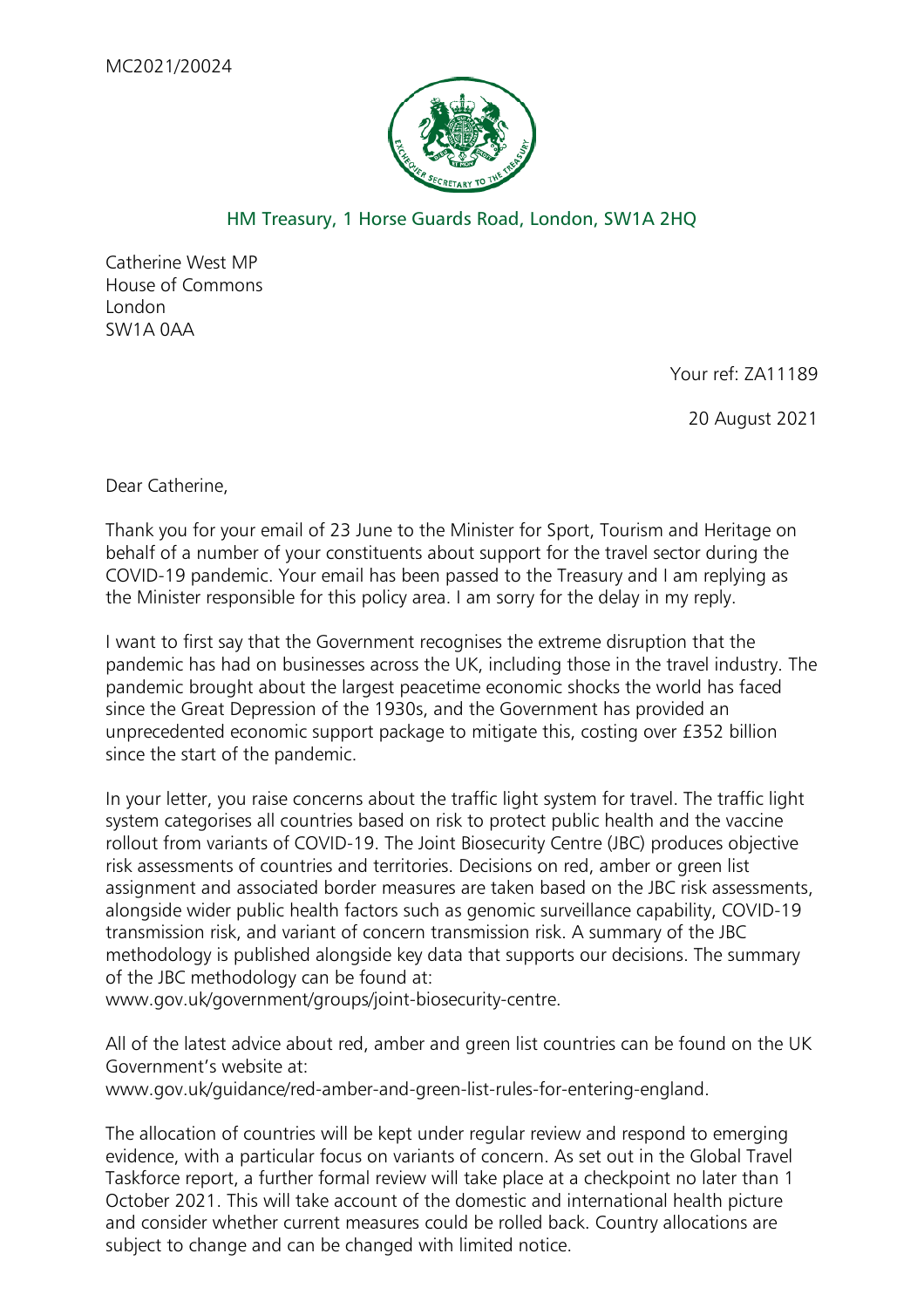The latest classification changes have been decided by Ministers, informed by the latest data and analysis by the Joint Biosecurity Centre (JBC) and wider public health considerations, to help the public understand the risks to public health of travelling to different destinations. These measures are designed to give travellers and the travel sector more certainty, will be kept under review, and further action may be taken to protect public health.

In your letter, you suggest sector-specific financial support for the travel industry. It would be challenging to target support to the travel sector in a fair and deliverable way, and it may not be the case that this is the most effective or sensible way to provide help for those sectors most affected by COVID-19. It would also be difficult to target assistance at specific sectors without creating distortion, particularly as some firms work across multiple sectors.  

We have introduced an unprecedented package of support, including the Coronavirus Job Retention Scheme, a range of Government-guaranteed business loans, and a significant package of direct business grants for businesses that were required to close, or which are severely affected by the restrictions put in place to tackle COVID-19 and save lives.

Further funding has also been made available via the Additional Restrictions Grant (ARG) to support those businesses that have had their trade adversely affected by the local and national restrictions. The ARG is a discretionary fund and is also administered by Local Authorities to support businesses in the way they see fit. Local Authorities in England have been allocated £2 billion in additional funding to provide support that best suits their area.

The Government is confident that the Restart Grant and ARG awards, alongside the extension of business rates relief, the extension of the Coronavirus Job Retention Scheme and the announcement of the new Recovery Loan Scheme, will provide substantial support to businesses as COVID-19 restrictions are lifted and trade begins to pick up. Details of this further support can be found here: https://www.gov.uk/coronavirus/business-support

You also ask about affordable and proportionate testing requirements. COVID-19 tests are a vital part of how we protect both travelers and the UK public. Only essential travel should be undertaken during the pandemic; it is therefore right that people who travel, and who are already paying for this, should also pay the costs of their COVID-19 tests. Free NHS tests should therefore not be used for the purpose of travel. Further information can be found at www.gov.uk by searching for 'Coronavirus (COVID-19): Test to Release for international travel'.

NHS Test and Trace provides tests for international arrivals for a charge, alongside private providers. Its charges are at the mid-point of the market, which ensures private providers can compete fairly. We are carefully monitoring issues raised by the public about private test providers, raising every complaint with them and taking rapid action with companies where appropriate.